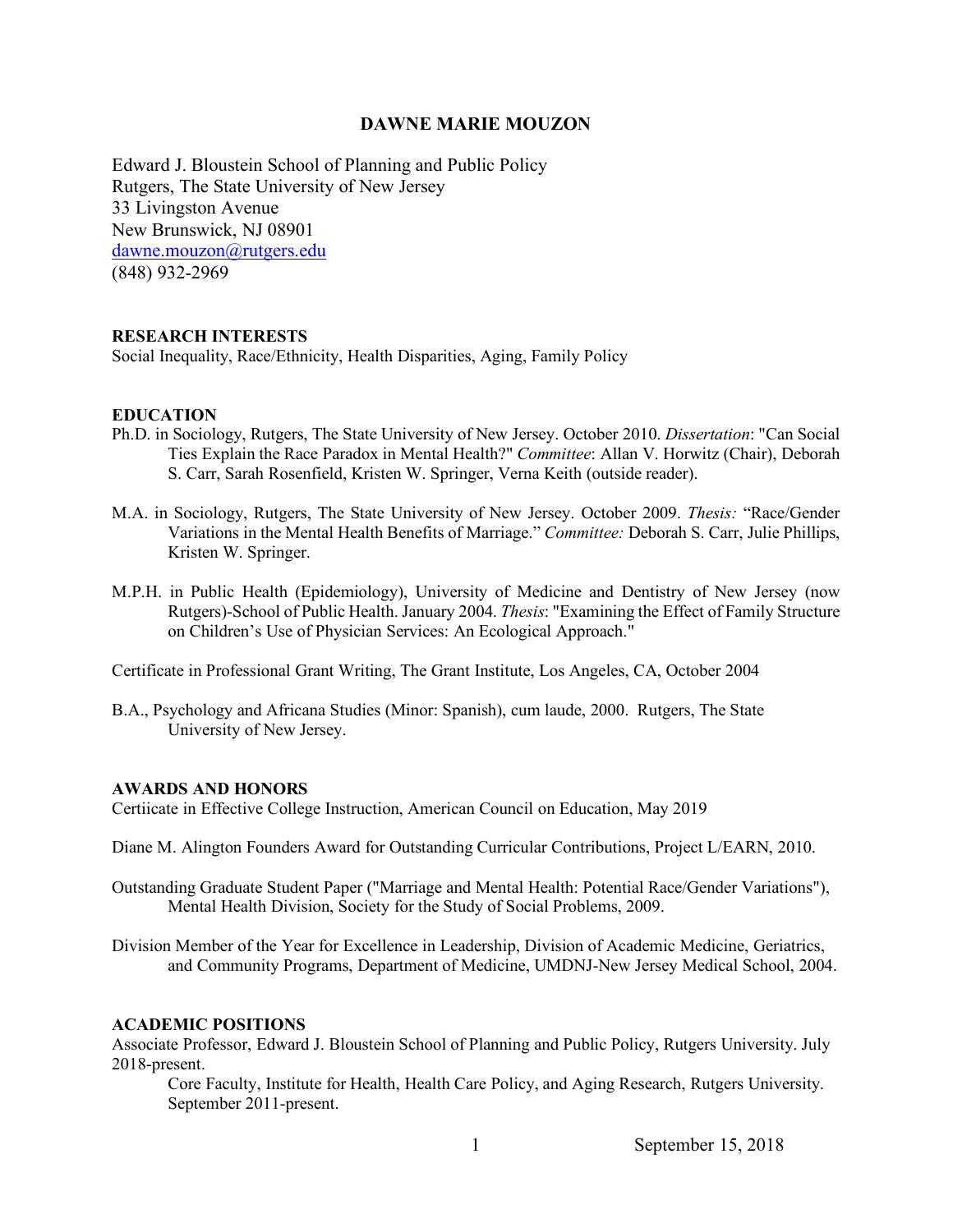Affiliated Graduate Faculty, Department of Sociology, Rutgers University. September 2013 present.

Faculty Associate, Gender and Health Research Lab, University of Michigan (Director: Daphne Watkins, Ph.D.). September 2013-present.

Assistant Professor, Edward J. Bloustein School of Planning and Public Policy, Rutgers University. September 2011-June 2018.

Core Faculty, Postdoctoral Training Program in Mental Health and Mental Health Services Research (NIMH-funded), Institute for Health, Health Care Policy, and Aging Research, Rutgers University. September 2012-August 2014.

Postdoctoral Fellow in Mental Health and Mental Health Services Research (NIMH-funded), Institute for Health, Health Care Policy, and Aging Research, Rutgers University. September 2010-August 2011.

#### **OTHER (FULL-TIME) POSITIONS**

- Research Associate, Division of Academic Medicine, Geriatrics, and Community Programs, Department of Medicine, UMDNJ-New Jersey Medical School. March 2004-August 2006.
- Data Manager/Analyst, Center for Mental Health Services & Criminal Justice Research, Institute for Health, Health Care Policy, and Aging Research, Rutgers University. December 2003-March 2004.

#### **GRANTS**

- Co-Leader, "A Field Scan of Physical and Mental Health Interventions for Black Men in the United States," Mental Health Intervention Field Scan. March 2016-December 2016. Funder: RISE For Boys and Men of Color (Principal Investigator: Daphne C. Watkins, Ph.D.), \$40,000.
- Senior Project Consultant, "Assessing New Jersey Perspectives on Health and Well-Being." March 2016- August 2019. Funder: Robert Wood Johnson Foundation (Principal Investigator: Joel C. Cantor, Sc.D.), \$849,262.
- Principal Investigator, "Romantic Relationships, Mental Health, and Social Networks Among Aging Black Americans: Ethnic, Gender, and Age Heterogeneity." August 2015-July 2017. Funder: Michigan Center for Urban Aging African American Research, Institute for Social Research, University of Michigan, \$20,000.
- Principal Investigator, "Development of a New Brunswick Community Health Worker Service Learning Program." July 2013-June 2014. Funder: Johnson & Johnson, \$50,000.
- Principal Investigator, "Race Differences in Perceived Barriers to Family Formation Among Single Middle-Class Women." July 2015-June 2017. Funder: Michael J. and Susan Angelides Public Policy Initiative, Bloustein School of Planning and Public Policy, \$7,500.
- Principal Investigator, "Exploring Barriers to Family Formation Patterns Among Black Middle-Class Women." July 2014-June 2015. Funder: Rutgers Research Council, \$1,500.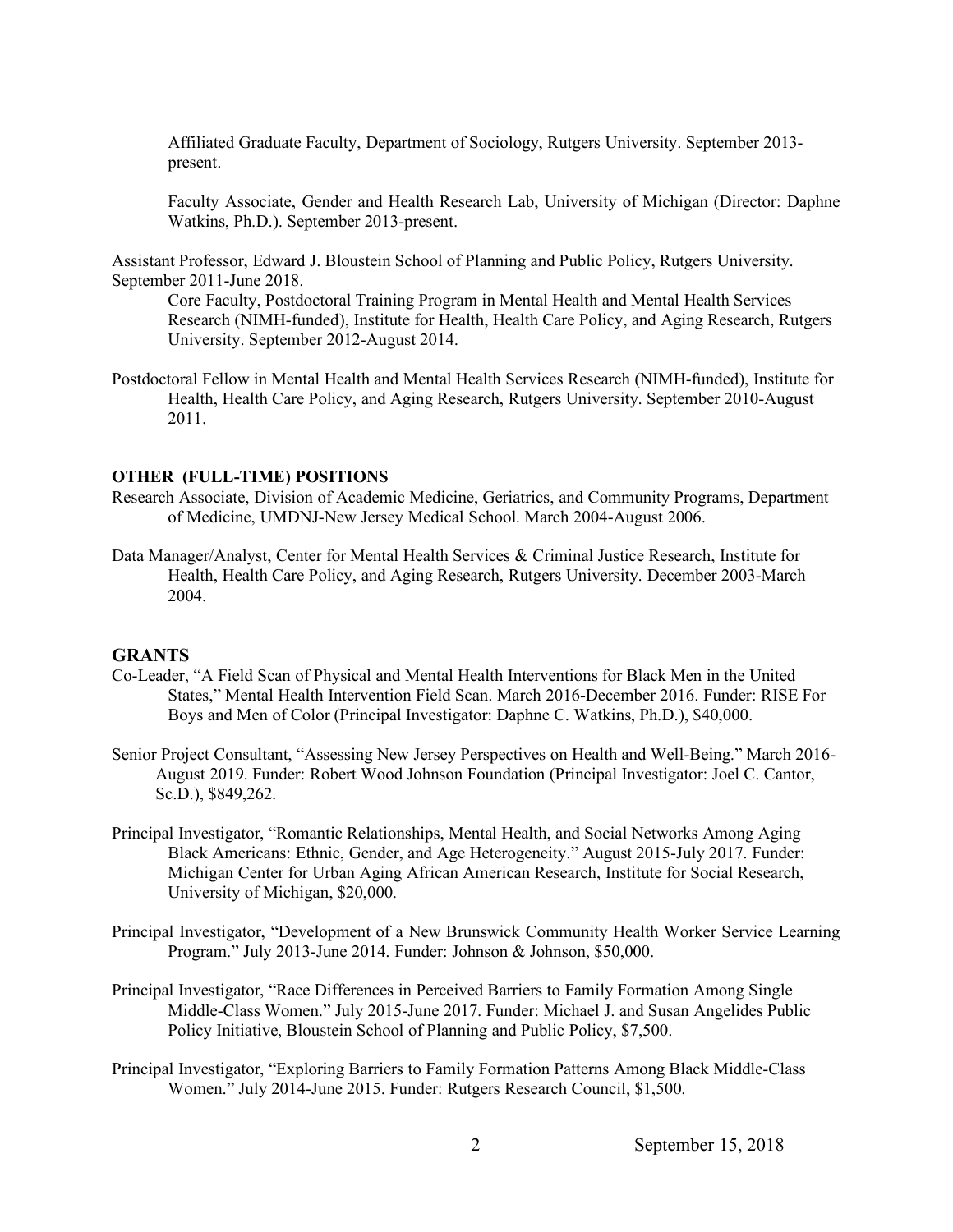#### **FELLOWSHIPS**

- Pre-doctoral Minority Fellowship, American Sociological Association/National Institute of Mental Health, April 2008-2010.
- Graduate Assistantship, Institute for Health, Health Care Policy, and Aging Research, Rutgers University, September 2007-August 2008.
- Excellence Fellowship, Institute for Health, Health Care Policy, and Aging Research, Rutgers University, September 2006-August 2007.
- Cancer Research Fellow, New Jersey Commission on Cancer Research, Cancer Institute of New Jersey, Summer 2001.
- Project L/EARN Intern, Institute for Health, Health Care Policy, and Aging Research, Rutgers University, Summer 1998.

#### **OTHER SPONSORED TRAINING**

- Certificate, Butler-Williams Scholars Program on Aging Research, National Institute on Aging, National Institutes of Health, Bethesda, MD. July 31-August 4, 2017.
- Certificate, Center for Integrative Approaches to Health Disparities-Junior Investigator Symposium (CIAHD-JHS), University of Michigan. Jackson, MS. March 2016.
- Early Career Mentee, Mentoring for Success in Research, American Sociological Association, November 2015-October 2016.
- Certificate, Public Health Critical Race Praxis Institute (PHCRP), Maryland Center for Health Equity, University of Maryland, College Park, MD. This National Institute on Minority Health and Health Disparities-funded training institute (P20MD006737) is a four-day intensive seminar focused on the application of Critical Race Theory and Public Health Critical Race Praxis in public health research. (Peer-reviewed and competitive selection). February 2014.
- Certificate, Michigan Center for Urban and African American Aging Research (MCUAAAR) Summer Training Workshop. June 2014 and June 2010.
- Robert Wood Johnson Foundation, New Connections Program. Structural Equation Modeling Workshop at University of North Carolina-Chapel Hill. June 2013.

#### **PUBLICATIONS**

*\*indicates a current or former student*

#### **Peer-Reviewed Journal Articles**

- 1. Springer, Kristen and Dawne M. Mouzon. "One Step Toward More Research on Aging Men: Operationalizing Hegemonic Masculinity for Older Men Scale (HMOMS)." *Forthcoming, Journal of Men's Studies.*
- 2. Mouzon, Dawne M., Daphne C. Watkins, Ramona Perry\*, Theresa M. Simpson\*, and Jamie A. Mitchell. "Intergenerational Mobility and Goal-Striving Stress Among Black Americans: The Roles

3 September 15, 2018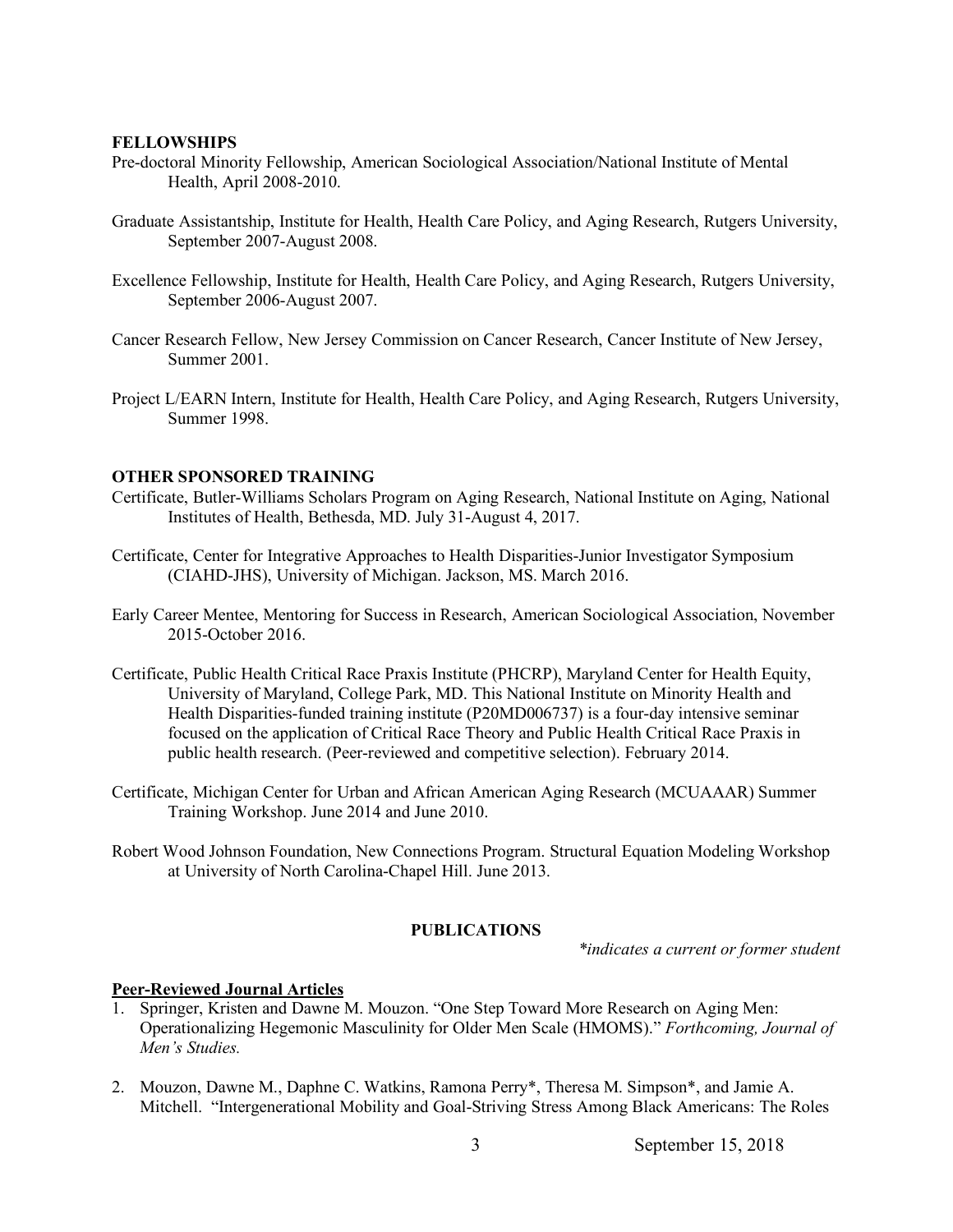of Ethnicity and Nativity Status." *Forthcoming, Journal of Immigrant and Minority Health. NIHMSID: #956642.*

- 3. Taylor, Robert Joseph, Reuben Miller, Dawne M. Mouzon, Verna M. Keith, and Linda M. Chatters. "Everyday Discrimination Among African American Men: The Impact of Criminal Justice System Contact." *In Press, Race and Justice.*
- 4. Taylor, Robert Joseph, Ivy Forsyth-Brown, Dawne M. Mouzon, David Chae, and Linda M. Chatters. "Prevalence and Correlates of Everyday Discrimination Among Black Caribbeans in the United States: The Impact of Nativity and Country of Origin." *In Press, Ethnicity and Health.*
- 5. Williams, Monnica, Robert Joseph Taylor, Dawne M. Mouzon, Linda A. Oshin, Joseph A. Himle, and Linda M. Chatters. "Discrimination and Symptoms of Obsessive-Compulsive Disorder Among African Americans." *In Press, American Journal of Orthopsychiatry.*
- 6. Assari, Shervin, Reuben Jonathan Miller, Robert Joseph Taylor, Dawne M. Mouzon, Verna M. Keith, and Linda M. Chatters. "Discrimination Fully Mediates the Effects of Incarceration History on Psychological Distress and Depressive Symptoms Among African American Men." *In Press, Journal of Racial and Ethnic Health Disparities.*
- 7. Smith, Dena T., Dawne M. Mouzon, and Marta Elliott. 2018. "Reviewing the Assumptions About Men's Mental Health: An Exploration of the Gender Binary." *American Journal of Men's Health 12(1),* 78-89.
- 8. Mouzon, Dawne M. 2017. "Religious Involvement and the Black-White Paradox in Mental Health." *Race and Social Problems 9(1)*, 63-78.
- 9. Mouzon, Dawne M. and Jamila McLean\*. 2017. "Internalized Racism and Mental Health Among African Americans, U.S.-Born Black Caribbeans, and Foreign-Born Black Caribbeans." *Ethnicity and Health 22(1),* 36-48.
- 10. Mouzon, Dawne M., Robert Joseph Taylor, Amanda Toler Woodward, and Linda M. Chatters. 2017. "Everyday Racial Discrimination, Everyday Non-Racial Discrimination, and Physical Health Among African Americans." *Journal of Ethnic & Cultural Diversity in Social Work 26(1-2),* 68-80*. NIHMSID: #801816.*
- 11. Mouzon, Dawne M., Robert Joseph Taylor, Verna M. Keith, Emily Nicklett, and Linda M. Chatters. 2017. "Discrimination and Psychiatric Disorders Among Older African Americans." *International Journal of Geriatric Psychiatry 32(2):* 175-182*. NIHMSID: #782293; PMCID: #5002385.*
- 12. Keith, Verna M., Ann W. Nguyen, Robert J. Taylor, Dawne M. Mouzon, and Linda M. Chatters. 2017. "Microaggressions, Discrimination, and Phenotype Among African Americans: A Latent Class Analysis of the Impact of Skin Tone and BMI." *Sociological Inquiry 87(2),* 233-255*. NIHMSID: #833039.*
- 13. Taylor, Robert Joseph, Dawne M. Mouzon, Ann W. Nguyen, and Linda M. Chatters. 2016. "Reciprocal Family, Friendship, and Congregational Support Networks of African Americans: Findings from the National Survey of American Life." *Race and Social Problems 8(4),* 326-339. *NIHMSID: #831839.*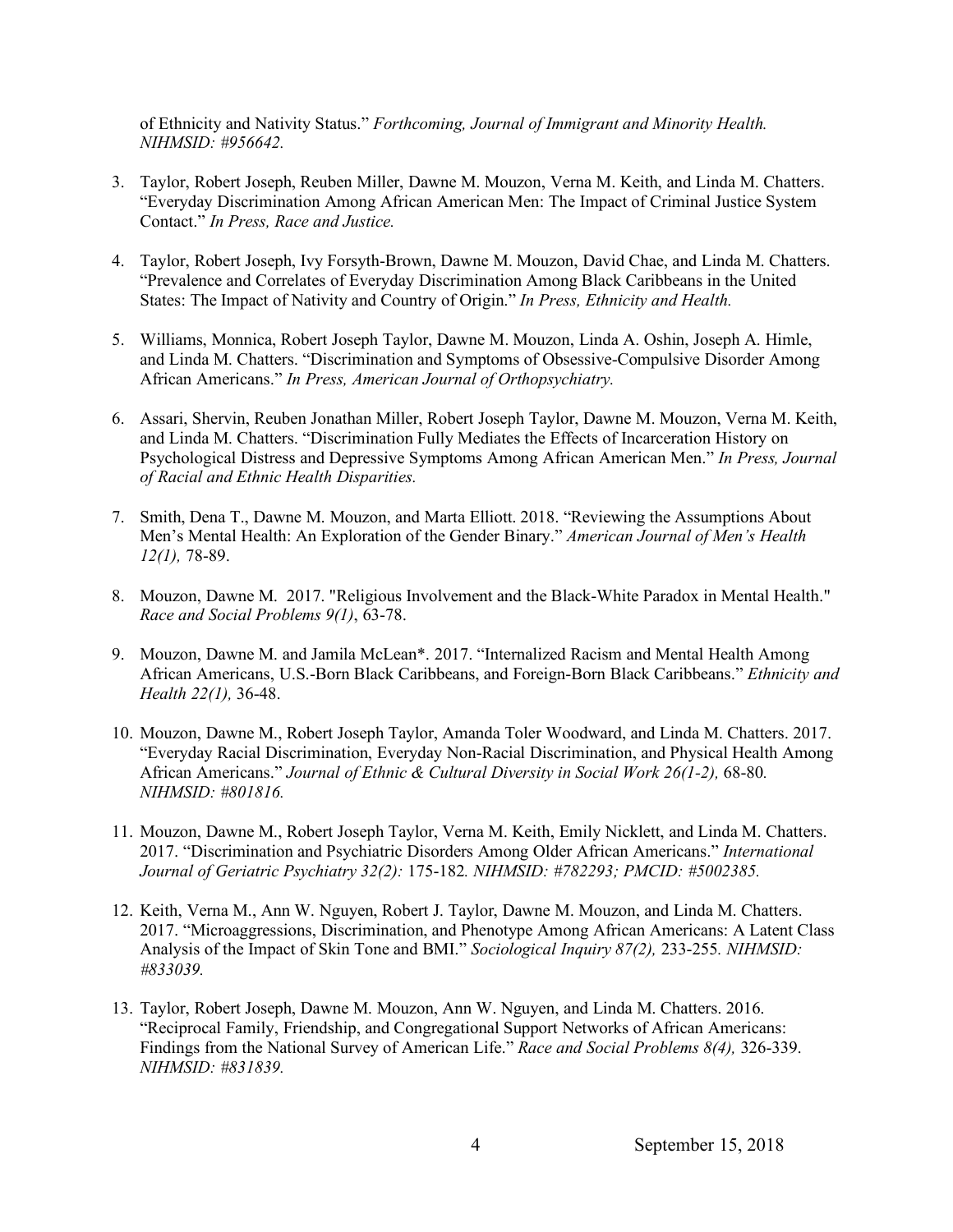- 14. Lacey, Krim K. and Dawne M. Mouzon. 2016. "Severe Physical Intimate Partner Violence and the Mental and Physical Health of U.S. Caribbean Black Women." *Journal of Women's Health 25(9),* 920-929*. PMCID: #26918816.*
- 15. Mouzon, Dawne M., Robert J. Taylor, Ann M. Nguyen, and Linda M. Chatters. 2016. "Serious Psychological Distress Among African Americans: Findings from the National Survey of American Life." *Journal of Community Psychology 44(6),* 765-780. *NIHMSID: #733313; PMCID: #4973811.*
- 16. Lacey, Krim K., Dawne M. Mouzon, Ishtar O. Govia, Niki Matusko, Ivy Forsyth-Brown, Jamie M. Abelson, and James S. Jackson. 2016. "Substance Use Among Blacks Across the African Diaspora." *Substance Use and Misuse 51(9),* 1147-1158*. PMCID: #27191862.*
- 17. Curenton, Stephanie, Jocelyn Crowley, and Dawne M. Mouzon. 2016. "Qualitative Descriptions of How Middle-Class Married African American Women Negotiate Child Rearing Responsibilities with Their Husbands." *Journal of Family Issues 39(4),* 868-895.
- 18. Nguyen, Ann M., Linda M. Chatters, Robert Joseph Taylor, and Dawne M. Mouzon. 2016. "Social Support From Family and Friends and Subjective Well-Being of Aging African Americans*." Journal of Happiness Studies 17(3),* 959-979. *PMCID: #27212890.*
- 19. Lacey, Krim K., Regina Parnell, Dawne M. Mouzon, Niki Matusko, Doreen Head, and James S. Jackson. 2015. "The Mental Health of U.S. Black Women: The Roles of Social Context and Intimate Partner Violence." *BMJ Open* 5(10):e008415. *PMCID: #26482770.*
- 20. Mouzon, Dawne M. 2014. "Relationships of Choice: Can Friendships or Fictive Kin Relationships Explain the Race Paradox in Mental Health?" *Social Science Research 44,* 32-43.
- 21. Mouzon, Dawne M. 2013. "Can Family Relationships Explain the Race Paradox in Mental Health?" *Journal of Marriage and Family 75(2),* 470-485.
- 22. Springer, Kristen W. and Dawne M. Mouzon. 2011. "'Macho Men' and Preventive Healthcare: Implications for Older Men in Different Social Classes." *Journal of Health and Social Behavior 52(2),* 212-227*. PMCID: #21490311.*
- 23. Longo, Daniel R., Bin Ge, M. Elise Radina, Allen Greiner, Casey D. Williams, Gregory S. Longo, Dawne M. Mouzon, Ana Natale-Pereira, and Debbie Salas-Lopez. 2009. "Understanding Breast Cancer Patients' Perceptions Regarding Health Information-Seeking Behavior and Passive Information Receipt." *Journal of Communication in Healthcare 2(2),* 184-206.
- 24. Natale-Pereira, Ana, Jonnie Marks, Marielos Vega, Dawne M. Mouzon, Shawna V. Hudson, and Debbie Salas-Lopez. 2008. "Barriers and Facilitators for Colorectal Cancer Screening Practices in the Latino Community: Perspectives from Community Leaders." *Cancer Control 15(2),* 157-165. *PMCID: #18376383.*
- 25. Salas-Lopez, Debbie, Dawne M. Mouzon, Jonnie Marks, Neil Kothari, and Ana Natale-Pereira. 2007. "Perspectives on Cancer Screening Among Latino Community Members and Internal Medicine Residents." *Progress in Community Health Partnerships: Research, Education, and Action 1(3),* 241- 248. *PMCID: #20208286.*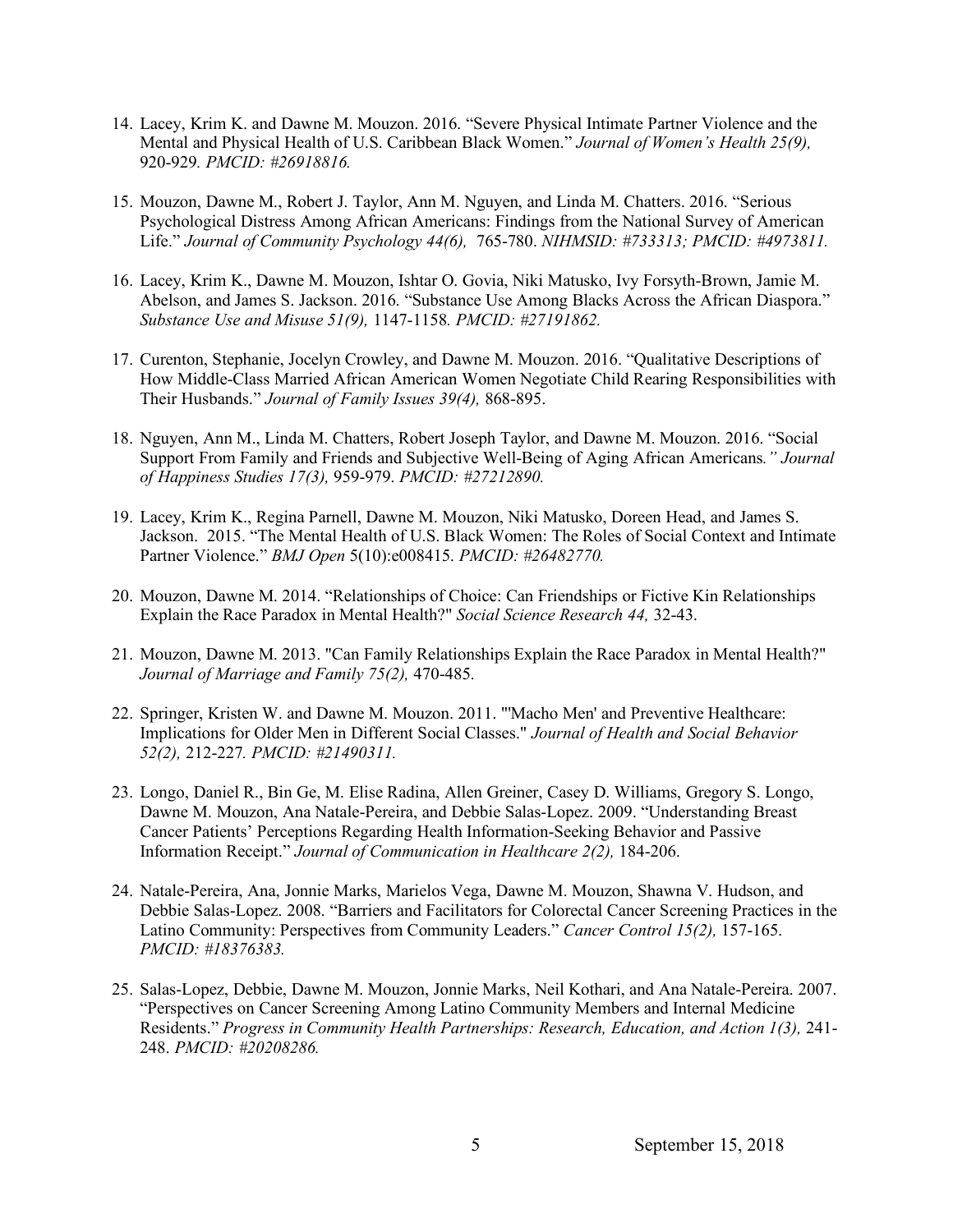- 26. Salas-Lopez, Debbie, Linda J. Holmes, Dawne M. Mouzon, and Maria L. Soto-Greene. 2007. "Cultural Competency in the State of New Jersey: Evolution from Planning to Law." *Journal of Health Care for the Poor and Underserved 18(1),* 35-43.
- 27. Harris (Mouzon), Dawne M. and Louise B. Russell. 2005. "Hospitalizations Attributable to Arthritis, Smoking, and Hypertension: A Comparison Based on NHANES and NHEFS." *Arthritis Care and Research 53(4),* 543-548. *PMCID: #16082641.*
- 28. Harris (Mouzon), Dawne M., Jane E. Miller, and Diane M. Davis. 2003. "Racial Differences in Breast Cancer Screening: Knowledge, Attitudes, and Compliance." *Journal of the National Medical Association 95(8),* 689-697. *PMCID: #12934865.*

### **Book Chapters**

- 1. Carr, Deborah S. and Dawne M. Mouzon. "Intimate Relationships and Health." *In Press,* Oxford Handbook of Integrative Health Science (Eds. Carol D. Ryff and Robert F. Krueger)
- 2. Mouzon, Dawne M. 2018. "'If Only They Would Make Better Food Choices': Confronting Myths About Ethnoracial Health Disparities." Pp. 250-268 in: McClure, Stephanie M. and Cherise A. Harris (Eds.): Getting Real About Race: Conversations About Race and Ethnicity in the Post-Obama Era (2<sup>nd</sup>) edition)*.* Sage Publications.
- 3. Mouzon, Dawne M. 2018. "'Blacks Don't Value Marriage as Much as Others': Examining Structural Inequality in Black Family Patterns." Pp. 149-159 in McClure, Stephanie M. and Cherise A. Harris (Eds.): Getting Real About Race: Conversations About Race and Ethnicity in the Post-Obama Era (2<sup>nd</sup>) edition)*.* Sage Publications.
	- a. Mouzon, Dawne M. 2014. "'Blacks Don't Value Marriage as Much as Other Groups': Structural Inequality in Black Family Patterns." Pp. 145-155 in: McClure, Stephanie M. and Cherise A. Harris (Eds.): Getting Real About Race: Hoodies, Mascots, Model Minorities, and Other Conversations*.* Sage Publications.
- 4. Rosenfield, Sarah and Dawne M. Mouzon. 2013. "Gender and Mental Health," in Carol S. Aneshensel and Jo C. Phelan. Pp. 277- 296 in Handbook of the Sociology of Mental Health*.* 2nd edition. New York: Springer. (cited by 128 authors as of 6/15/2017)

### **Encyclopedia Entries (Invited)**

Smith, Dena T. and Dawne M. Mouzon. 2014. "Men's Mental Health." In: Cockerham, William C. (Ed.): *Blackwell Encyclopedia of Health, Illness, Behavior, and Society.* Wiley-Blackwell: Oxford, UK.

# **Policy Briefs**

Mouzon, Dawne. 2013. "Why Has Marriage Declined Among Black Americans?" Prepared for Scholars Strategy Network. Online at: http://www.scholarsstrategynetwork.org/sites/default/files/ssn\_key\_findings\_mouzon\_on black marriage decline1.pdf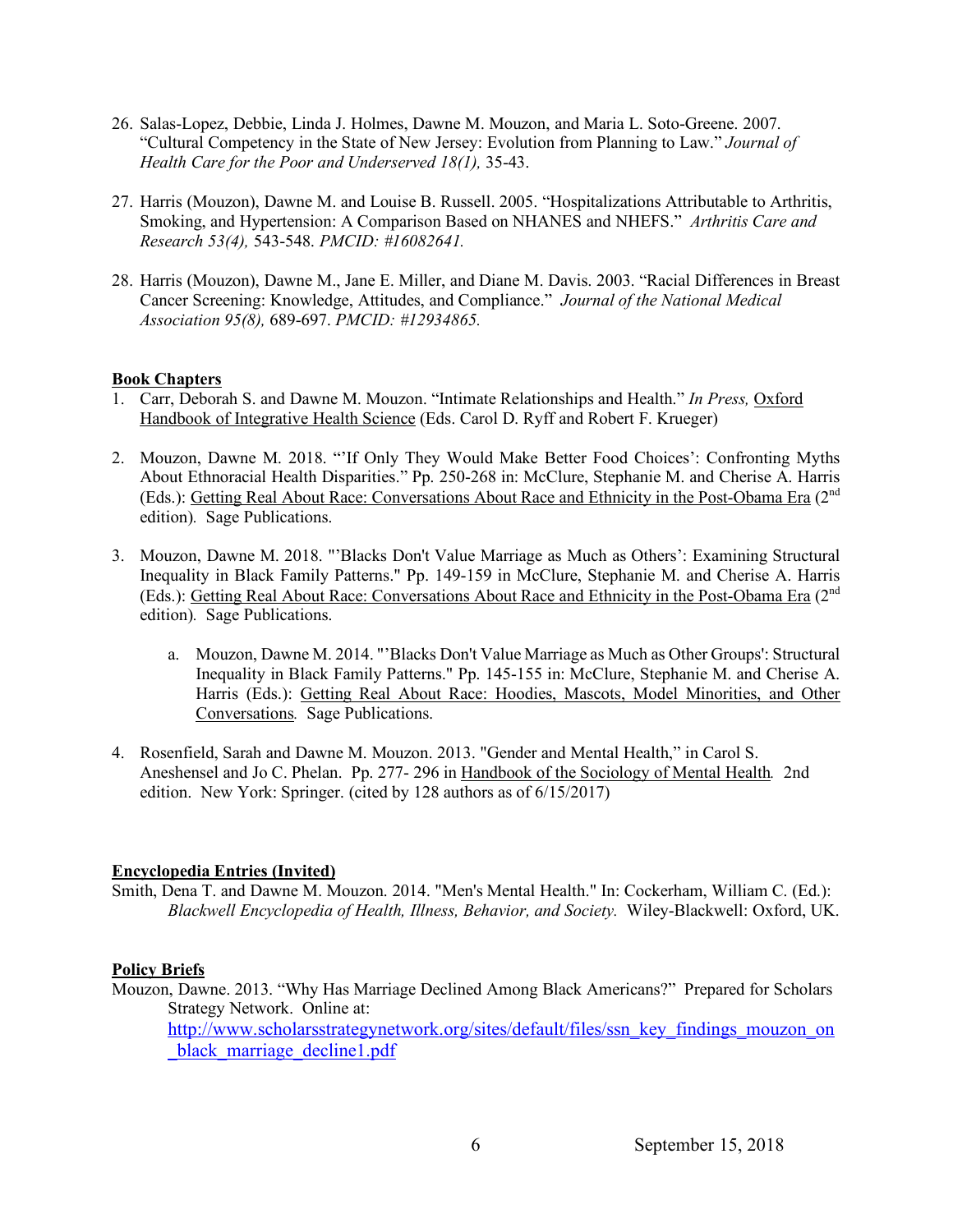## **Other Publications**

- 1. Watkins, Daphne C., Jamie Mitchell, Dawne M. Mouzon, and Jaclynn Hawkins. 2017. "Physical and Mental Health Intervetions for for Black Men in the United States." Report prepared for RISE (Research Integration Strategies Evaluation) for Men and Boys of Color.
- 2. Mouzon, Dawne M., Theresa Simpson, Diane M. Davis, and Jane E. Miller. 2015. "Instructional Materials for Project L/EARN." Report produced for the Human Capital Portfolio of the Robert Wood Johnson Foundation.
- 3. Mouzon, Dawne M., Theresa Simpson, Diane M. Davis, and Jane E. Miller. 2015. "Guidelines for Course Instructors of a Program to Increase the Pipeline of Under-represented Students in Health Research and Graduate Programs." Report produced for the Human Capital Portfolio of the Robert Wood Johnson Foundation.
- 4. Miller, Jane E., Peter J. Guarnaccia, Dawne M. Mouzon, Diane M. Davis, Ramona Perry, and Theresa M. Simpson. 2015. "Project L/EARN Undergraduate Research Training Model Dissemination Workshop Materials." Produced for the Human Capital Portfolio of the Robert Wood Johnson Foundation. Princeton NJ.

## **Other Papers and Reports**

Salas-Lopez, Debbie, Maria L. Soto-Greene, Dawne M. Mouzon, Amy Davidow, JoAnn Reteguiz, Carmen McLaughlin, and Ana Natale-Pereira. 2006. "Evaluation of a Cultural Competency Curriculum in Third-Year Medicine Clerkship." *Journal of the Association of Academic Minority Physicians,* 17:54-60.

# **PUBLICATIONS IN PROGRESS**

## *Manuscripts Currently Under Revise & Resubmit*  $N/A$

### *Manuscripts Under Review*

- 1. Mouzon, Dawne M., Robert J. Taylor, and Linda M. Chatters. "Gender Differences in Marriage, Romantic Involvement, and Desire for Romantic Involvement Among Older African Americans."
- 2. Mouzon, Dawne M., Robert J. Taylor, Ann W. Nguyen, and Linda M. Chatters. "Everyday Discrimination Typologies Among Older African Americans: The Roles of Gender and Socioeconomic Status."
- 3. Smith, Dena T., Dawne M. Mouzon, and Marta Elliott. "Masculinity Threats and Mental Health Among Aging Men."
- 4. Nguyen, Ann W., Quenette Walton, Courtney Thomas, Dawne M. Mouzon, Harry Owen Taylor. "Friendships, Education, and Depression Among African Americans."

### *Manuscripts in Progress*

1. Mouzon, Dawne M., Breanna M. Brock, Ebony Johnson, Thalya Reyes, Krim T. Lacey. "Does Racial Identity Buffer Against Poor Mental Health Among Blacks? Examining the Nexus of Ethnicity and Nativity."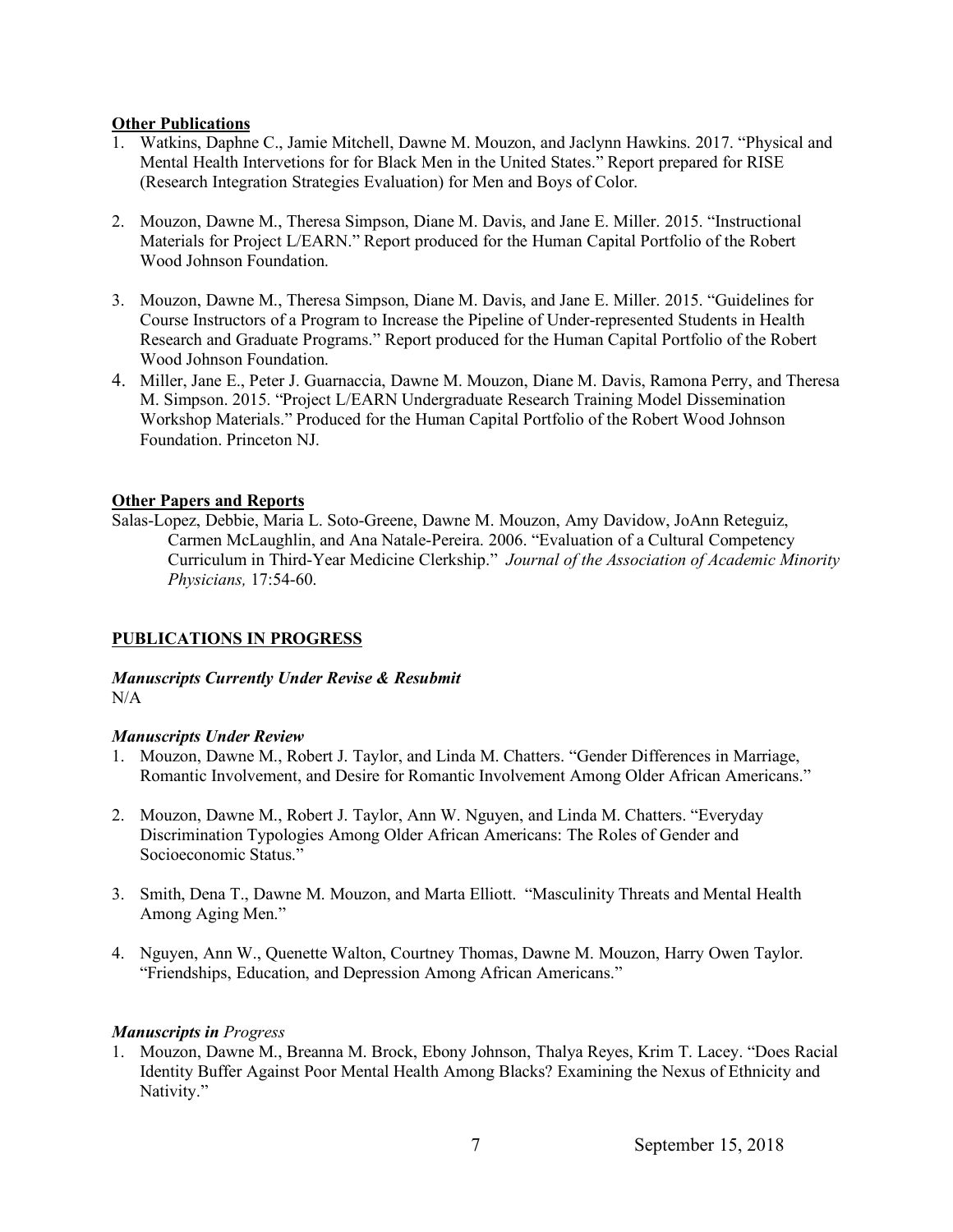- 2. Mouzon, Dawne M., Breanna M. Brock, and Theresa M. Simpson\*. "Racial Discrimination, Racism-Related Coping, and Mental Health Among African Americans."
- 3. Rostant, Ola, Dawne M. Mouzon, Q. Walton, Roland Thorpe, Michele K. Evans, and Alan B. Zonderman. "John Henryism, Discrimination, and Depression: The Mediating Role of Social Support."
- 4. Chatters, Linda M., Robert J. Taylor, Ann Nguyen, and Dawne M. Mouzon. "Family and Non-Kin Correlates of Fictive Kin Networks Among African Americans."
- 5. Lacey, Krim K., Anthony Briggs, Jungwee Park, Dawne M. Mouzon, and James S. Jackson. "Race/Ethnic Differences in Health Disparities Between Whites and Immigrants in Canada."
- 6. Cobb, Ryon J., Verna M. Keith, Whitney Laster Pirtle, and Dawne M. Mouzon. "Racial Disparities and Mental Health: The Importance of Skin Tone vs. Racial and Self- Vs. Other Identification of Race"

#### **CONFERENCE PRESENTATIONS**

- 1. Smith, Dena T., Dawne M. Mouzon, and Marta Elliott. 2017. "Adherence to Hegemonic Masculinity Beliefs and Mental Health Among Older Men." International Social Stress Conference, Athens, Greece.
- 2. Smith, Dena T., Dawne M. Mouzon, and Marta Elliott. 2017. "Adherence to Hegemonic Masculinity Beliefs and Mental Health Among Older Men." Annual Meeting of the American Sociological Association, Montreal, Canada.
- 3. Cobb, Ryon J., Verna M. Keith, Whitney Laster Pirtle, and Dawne M. Mouzon. 2017. "Racial Disparities and Mental Health: The Importance of Skin Tone vs. Racial and Self- Vs. Other Identification of Race." Annual Meeting of the American Sociological Association, Montreal, Canada.
- 4. Mouzon, Dawne M., Breanna Brock, and Theresa M. Simpson. 2017. "Racial Discrimination, Racism-Related Coping, and Mental Health Among African Americans." Annual Meeting of the Eastern Sociological Society, Philadelphia, PA.
- 5. Mouzon, Dawne M., Robert Joseph Taylor, and Linda M. Chatters. 2016. "Correlates of Marriage and Romantic Involvement Among Older African Americans." Annual Meeting of the Gerontological Society of America, New Orleans, LA.
- 6. Mouzon, Dawne M. 2015. "Black-White Differences in Middle Class Women's Family Formation Opportunities." Fall Meeting of the Association of Public Policy Analysis and Management, Miami, FL.
- 7. Mouzon, Dawne M. and Jamila McClean. 2015. "Internalized Racism and Mental Health Among African Americans, U.S.-born Black Caribbeans, and Foreign-Born Black Caribbeans." Annual Meeting of the American Sociological Association, Chicago, IL.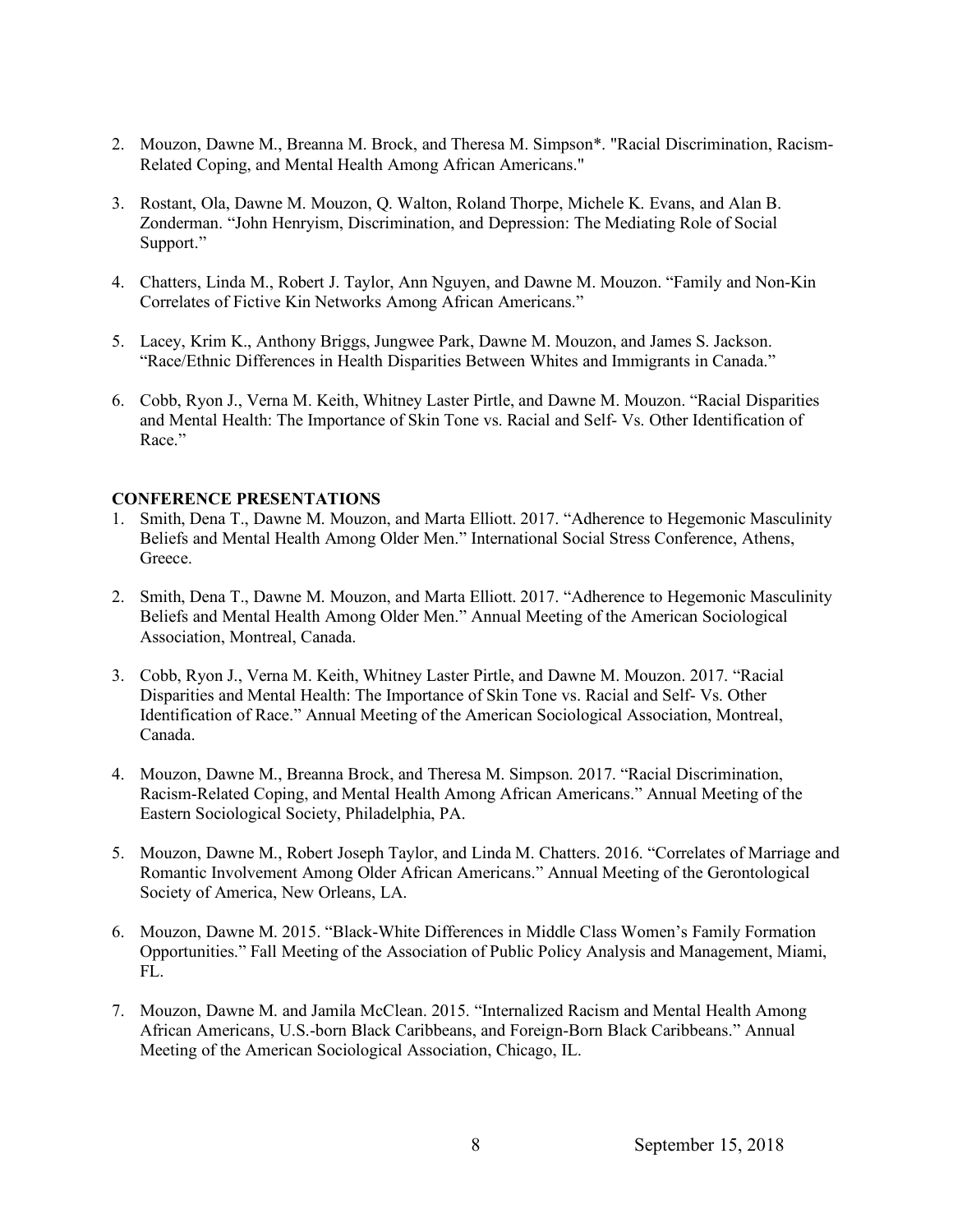- 8. Mouzon, Dawne M and Cherise A. Harris. 2015. "Race and Social Class Differences in Women's Perceived Marital and Motherhood Opportunities." Annual Meeting of the Eastern Sociological Society, New York, NY.
- 9. Smith, Dena T. Smith and Dawne M. Mouzon. 2015. "A Call for New Directions in Research on Men's Mental Health: Re-examining Classic Arguments." Annual Meeting of the Eastern Sociological Society, New York, NY.
- 10. Mouzon, Dawne M. 2014. "Social, Health, and Economic Implications of the Black Marriage Decline." Fall Meeting of the Association for Public Policy Anaysis and Management, Albuquerque, NM.
- 11. Mouzon, Dawne M. 2014. "Religious Involvement and the Black-White Paradox in Mental Health." Annual Meeting of the American Sociological Association, San Francisco, CA.
- 12. Mouzon, Dawne M. 2014. "The Black-White Paradox in Mental Health: Weighing the Empirical Evidence." The Sixth Annual Health Disparities Conference at Teachers College, Columbia University, New York, NY.
- 13. Mouzon, Dawne M. 2013. "Race Paradox in Mental Health: Truth or Myth?" Fall Meeting of the Association for Public Policy Analysis and Management, Washington, DC.
- 14. Mouzon, Dawne M. 2013. "Race Paradox in Mental Health: Truth or Myth?" Annual Meeting of the Institute for the Study and Promotion of Race and Culture, Boston College, Boston, MA.
- 15. Mouzon, Dawne M. and Thomasina Anane. 2013. "Intersectionality and the Stress Paradigm: Understanding Race, Class, and Nativity Status Differences in Chronic and Goal-Striving Stress." Annual Meeting of the Society for the Study of Social Problems, New York, NY.
- 16. Mouzon, Dawne M. 2013. "Race Paradox in Mental Health: Truth or Myth?" Annual Meeting of the Association for Black Sociologists, New York, NY.
- 17. Mouzon, Dawne M. and Chioun Lee. 2013. "The Race Paradox in Mental Health: A Review of Causal Explanations." Annual Meeting of the Eastern Sociological Society, Boston, MA.
- 18. Smith, Dena T. and Dawne M. Mouzon. 2013. "A (Re)Examination of Men's Mental Health." Annual Meeting of the Eastern Sociological Society, Boston, MA.
- 19. Mouzon, Dawne M. 2011. "Can Family Relationships Explain the Race Paradox in Mental Health?" Annual Meeting of the American Sociological Association, Las Vegas, NV.
- 20. Mouzon, Dawne M. 2010. "Can Social Relationships Explain the Race Paradox in Mental Health?" Annual Meeting of the American Sociological Association, Atlanta, GA.
- 21. Mouzon, Dawne M. 2009. "Do the Mental Health Benefits of Marriage Vary by Race and Gender?" Annual Meeting of the Society for the Study of Social Problems, San Francisco, CA.
- 22. Springer, Kristen W. and Dawne M. Mouzon. 2009. "'Macho Men' and Preventive Healthcare: Implications for Men in Different Social Classes." Annual Meeting of the American Sociological Association, San Francisco, CA.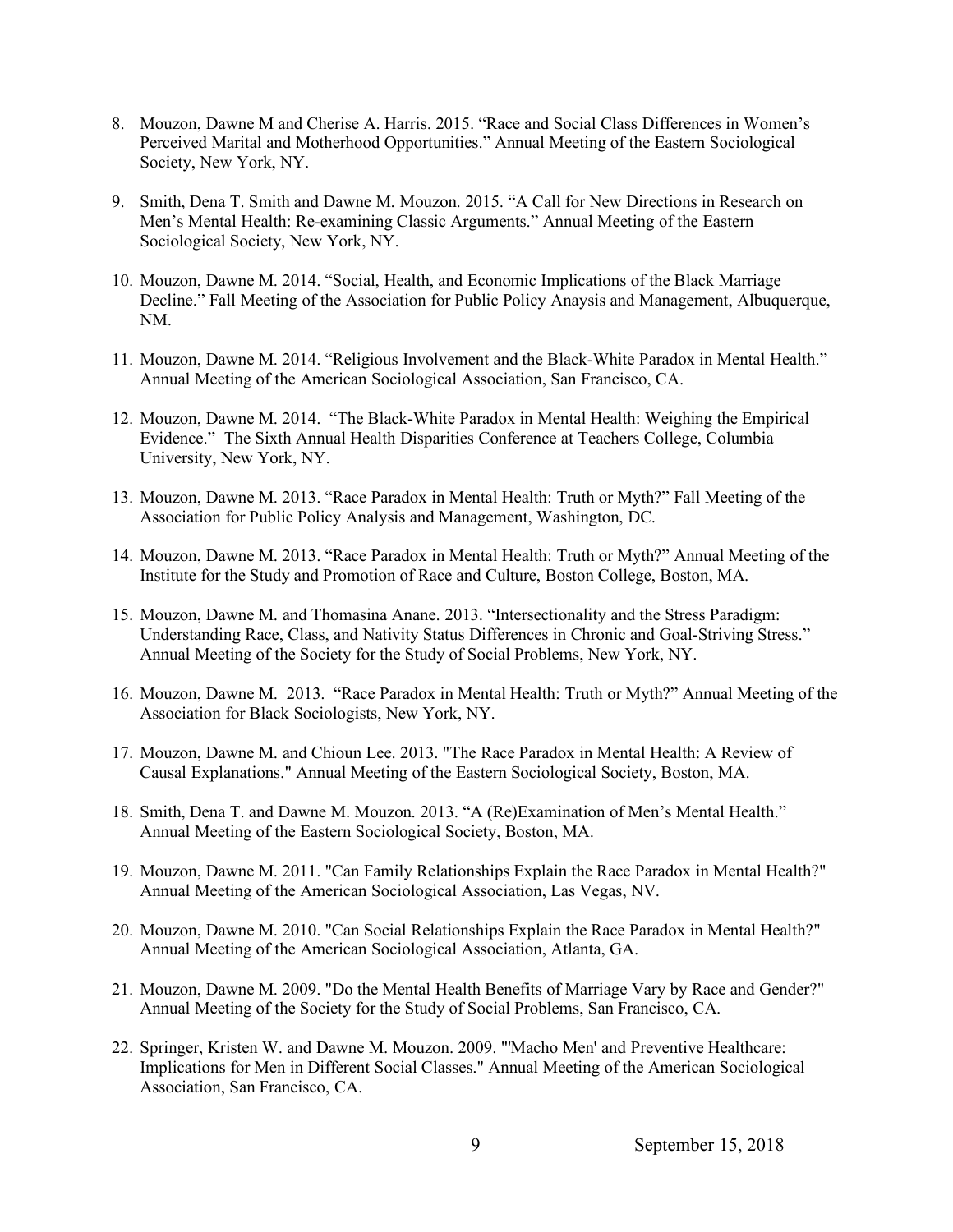- 23. Mouzon, Dawne M. 2008. "The Mental Health Benefits of Marriage: Examining the Role of Race." Annual Meeting of the Society for the Study of Social Problems, Boston, MA.
- 24. Springer, Kristen W. and Dawne M. Mouzon. 2008. "Masculinity and Health Care Seeking Among Midlife Men: Variation by Adult Socioeconomic Status." Annual Meeting of the American Sociological Association, Boston, MA.
- 25. Springer, Kristen W. and Dawne M. Mouzon. 2007. "Health Problems of 'Manly' Men: Masculinity and Health Among Midlife Men." Annual Meeting of the Gerontological Society of America, San Francisco, CA.
- 26. Mouzon, Dawne M. 2007. "A Critical Examination of Race, Ethnicity, and Cultural Competency in Health Care." Annual Meeting of the American Sociological Association, New York, NY.
- 27. Mouzon, Dawne M. 2007. "A Critical Examination of Race, Ethnicity, and Cultural Competency in Health Care." Annual Meeting of the Society for the Study of Social Problems, New York, NY.
- 28. Harris (Mouzon), Dawne M., Jane E. Miller, and Diane M. Davis. 2002. "Racial Differences in Breast Cancer Screening: Knowledge, Attitudes, and Compliance." Annual Meeting of the American Public Health Association, Philadelphia, PA.

### **KEYNOTE OR PLENARY ADDRESSES**

Mouzon, Dawne M. 2017. "Social and Health Inequities Facing People of Color: The Role of Past, Current, and Future Public Policy." Keynote Address for the Inaugural Social Justice Conference, Montclair State University.

### **INVITED TALKS**

- 1. Mouzon, Dawne M (co-authors: Robert Joseph Taylor and Linda M. Chatters). 2018. "Gender Differences in Marriage, Romantic Involvement, and Desire for Romantic Involvement Among Older African Americans." Comprehensive Center for Healthy Aging, University of Alabama at Birmingham.
- 2. Mouzon, Dawne M. 2017. "'If Only They Would Make Better Choices': Confronting Myths About Ethnoracial Health Disparities." Department of Sociology, Pitzer College, Claremont, CA.
- 3. Mouzon, Dawne M, Robert Joseph Taylor, and Linda M. Chatters. 2017. "Gender Differences in Romantic Involvement and Desire Among Older African Americans." Annual Meeting of the National Institutes of Health's Resource Centers on Minority Aging Research. San Francisco, CA.
- 4. Mouzon, Dawne M. 2017. "Tools and Tips for Facilitating Difficult Dialogues in the Undergraduate Sociology Classroom." Eastern Sociological Society. 2017 Annual Meeting, Philadelphia, PA.
- 5. Mouzon, Dawne M. 2015. "Examining the Institutional Foundations of the Black Marriage Decline: Structural Inequality in Black Family Patterns." Invited speaker for panel entitled, "Examining Reproductive Choices: Black Middle-Class Women, Single and Living Alone."
- 6. Mouzon, Dawne M. 2015. Social Sciences Forum, University of Maryland at Baltimore County. "Health and Mental Health Inequalities in the United States from a Sociological Perspective."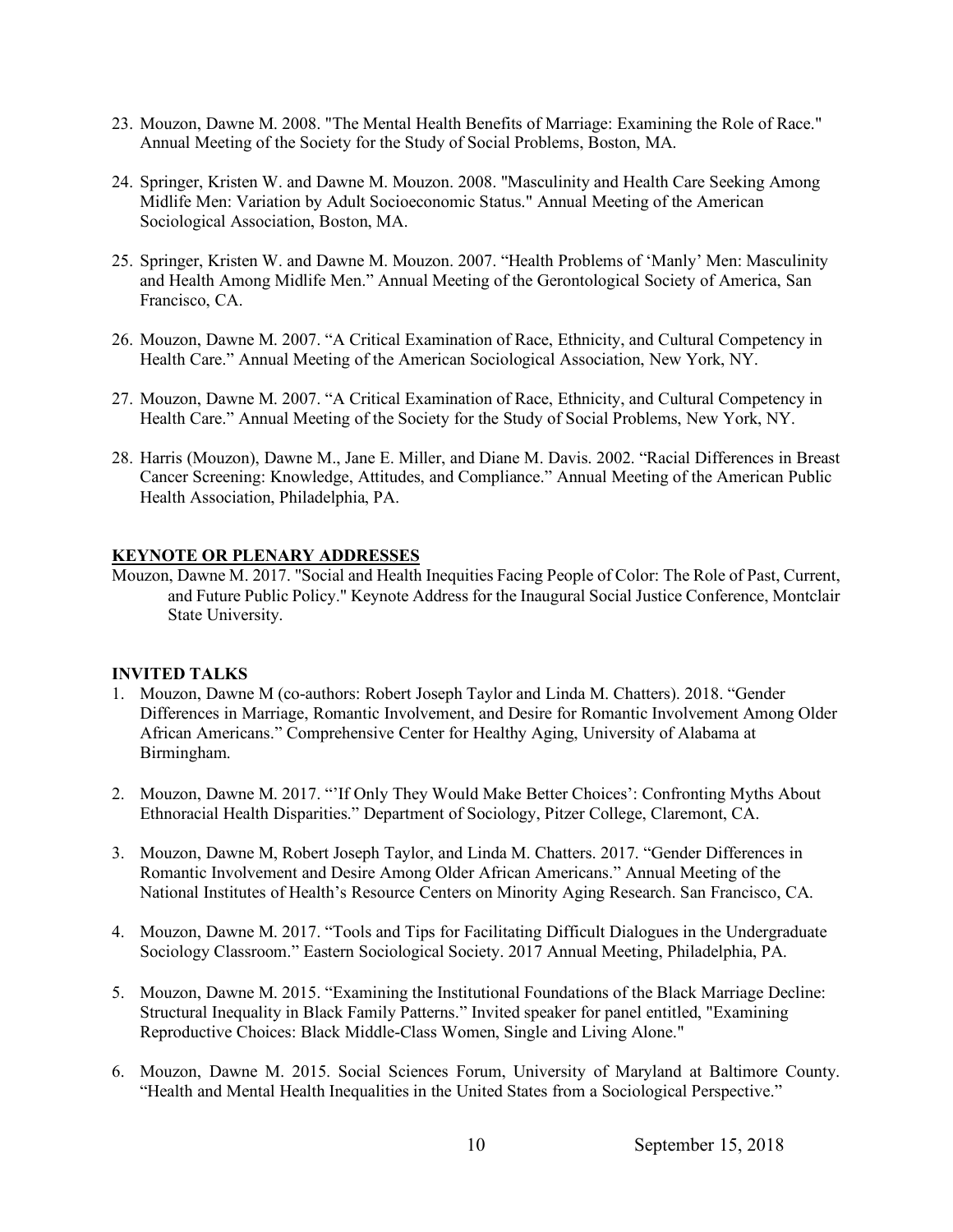- 7. Mouzon, Dawne M. 2014. RACE Workshop, Department of Sociology (chair: Eduardo Bonilla-Silva), Duke University. "The Contribution of Coping and Measurement Bias to the Black-White Paradox in Mental Health."
- 8. Mouzon, Dawne M. 2014. Goucher College, Department of Sociology. "Culture and Mental Health" and "Institutional Racism and Health Disparities."
- 9. Mouzon, Dawne M. 2013. Invited Critic, Author-Meets-Critics Session: Body and Soul: The Black Panther Party and the Fight Against Medical Discrimination (Alondra Nelson). "The Impact of the Black Panther Party's Health Activism on Contemporary Health Disparities and Health Policy." Annual Meeting of the Eastern Sociological Society, Boston, MA.

# **TEACHING EXPERIENCE**

### *Graduate Courses*

- 1. Applied Multivariate Methods (34:833:525/34:970:527). Bloustein School of Planning and Public Policy, Rutgers, The State University of New Jersey. Fall 2018.
- 2. Methods II: Data Analysis (833:630), Bloustein School of Planning and Public Policy, Rutgers, The State University of New Jersey. Spring 2018 and Spring 2017.
- 3. Methods of Planning and Analysis I (34:970:515), Bloustein School of Planning and Public Policy, Rutgers, The State University of New Jersey. Fall 2017, Fall 2016, Fall 2015, Fall 2014, Fall 2013, Fall 2012, and Fall 2011.

### *Cross-Listed Courses (Undergraduate/Graduate)*

- 1. Advanced Topics in Health Disparities (10:832:413/34:833:513), Bloustein School of Planning and Public Policy, Rutgers, The State University of New Jersey. Spring 2018, Spring 2017, Spring 2016.
- 2. Mental Health & Society (10:832:416/34:833:516), Bloustein School of Planning and Public Policy, Rutgers, The State University of New Jersey. Spring 2016, Spring 2014.
- 3. Mental Health Policy (10:832:416/34:833:686), Bloustein School of Planning and Public Policy, Rutgers, The State University of New Jersey. Spring 2012.
- 4. Applied Data Analysis in Health Research (01:556:403), School of Arts and Sciences, Rutgers, The State University of New Jersey. Spring 2011 and Fall 2009.

### *Undergraduate Courses*

- 1. Introduction to Health Disparities (10:832:212/34:833:212), Bloustein School of Planning and Public Policy, Rutgers, The State University of New Jersey. Fall 2018, Fall 2017, Fall 2016, Fall 2015, Fall 2014.
- 2. Introduction to Health Disparities (ONLINE) (10:832:212/34:833:212), Bloustein School of Planning and Public Policy, Rutgers, The State University of New Jersey. Summer 2018, Summer 2017, Summer 2016, Summer 2015, Summer 2014.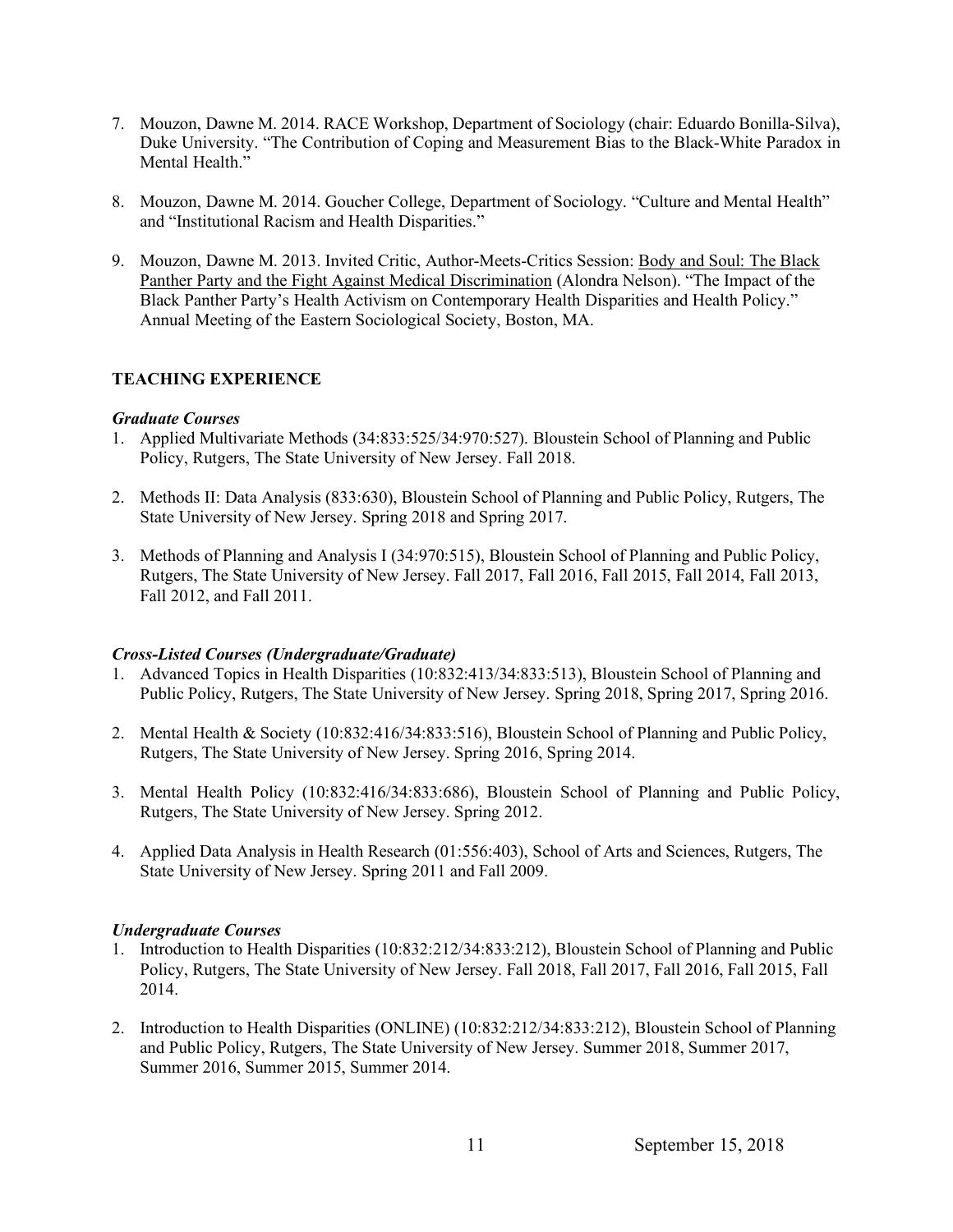- 3. Health Disparities (10:832:413), Bloustein School of Planning and Public Policy, Rutgers, The State University of New Jersey. Fall 2013, Spring 2013, Fall 2012.
- 4. Epidemiology (10:832:335:02), Bloustein School of Planning and Public Policy, Rutgers, The State University of New Jersey. Spring 2013 and Spring 2012.
- 5. Sociology of the Family (01:920:272), Department of Sociology, Rutgers, The State University of New Jersey. Summer 2011 and Fall 2010.
- 6. Introduction to Social Research Methods (01:920:311), Department of Sociology, Rutgers, The State University of New Jersey. Spring 2011, Summer 2010, and Summer 2008.
- 7. Accelerated Research Methods (01:556:303), Project L/EARN, Rutgers, The State University of New Jersey. Summers 2010-2006, 2002-2003.

## **STUDENTS MENTORED**

### **Doctoral Candidates**

- 1. Ahmad, Sana. In Progress. "Evaluating the Relationship between Primary Care Practice Characteristics and Quality, Utilization, and Cost of Care for Patients with Comborbid Mental Illness and Physical Health Conditions." Edward J. Bloustein School of Planning and Public Policy. Committee: Joel Cantor, Andrea Hetling, Thomas I. Mackie, Dawne M. Mouzon.
- 2. Murphy, Lauren. In Progress. "Living Arrangements and Older Adult Health: A Critical Race Perspective." Committee: Deborah S. Carr, Lauren Krivo, Julie Phillips, Dawne M. Mouzon. Department of Sociology, Rutgers University.
- 3. Barnes, David. 2015. "Depression and Distress in Blacks and Whites in the U.S. Testing a Hypothesis to Explain a Double Paradox." Department of Epidemiology, Columbia University. Committee: Sharon Schwartz, Bruce Link, Lisa Bates, Ilan Meyer (outside reader), Dawne M. Mouzon (outside reader).

### **Independent Study Students (Graduate)**

- 1. McNeese, Jazmyne. Spring 2018. "An Evaluation of the Neighborhood Revitalization Tax Credit Program on Radicalized Communities." Master's in Public Policy (MPP) student.
- 2. Palomba, Kellie. Spring 2017. "American Sign Language and Deaf Culture." Master's in Public Policy (MPP) student.
- 3. Blazey, Alison. Spring 2014. "Substance Abuse and Health Care Access Among Young Adults in Urban Areas." Master's in City and Regional Planning (MCRP) student.

#### **Senior Honors Reseach Students**

1. Johnson, Ebony. Fall 2015-Spring 2016. "Gender-Responsive Substance Use Treatment for Female Offenders." Bloustein Honors Research Program and Women's and Gender Studies.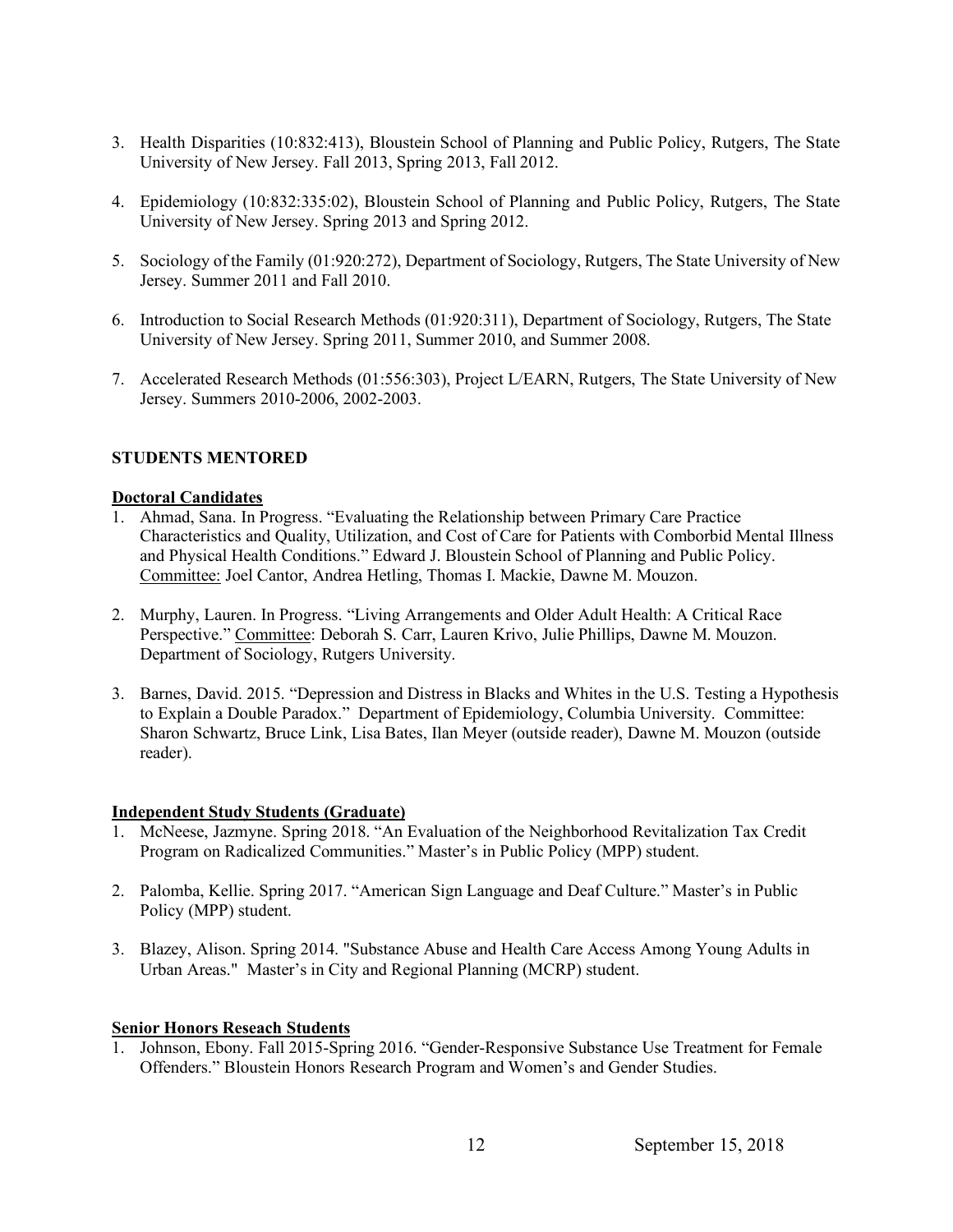- 2. Serrano, Johanna. Fall 2015-Spring 2016. "Heart Disease Among Women of Color: A Critical Analysis of the Framingham Heart Study." Public Health and Women's and Gender Studies. Bloustein Honors Research Program.
- 3. Shah, Roma. Fall 2015-Spring 2016. "Mental Health Stigma Among College Students." Bloustein Honors Research Program.
- 4. Anane, Thomasina (Johns Hopkins University). September 2013-May 2014. "Goal-Striving Stress and Mental Health: Race/Ethnic and Nativity Status Variations."

### **Project L/EARN Undergraduate Students**

- 1. Engleton, Jasmine. Summer 2017. "Social Relationship and Professional Mental Health Care Utilization Among African American Women with PTSD, Depression, and Suicidality."
- 2. Brock, Breanna. Summer 2016-Sping 2017. "Racism-Related Coping Strategies and Depressive Symptoms Among African Americans."
- 3. McLean, Jamila. Summer 2014-Spring 2015. "Everyday Discrimination and Self-Rated Health: Exploring Race, Ethnic, and Nativity Status Variations."
- **4.** Duckett, Alexis (UNC-Chapel Hill). Summer 2013-Spring 2014**.** "Exploring the Mental Health Benefits of Marriage by Race and Socioeconomic Status."
- 5. Anane, Thomasina (John Hopkins University). Summer 2012-Spring 2013. "Race and Socioeconomic Variations in Goal-Striving Stress and Mental Health."
- 6. Yancey, Amirah. Summer 2011-Spring 2012. "Race Differences in Coping: Explaining the Race Paradox in Mental Health."

# **Independent Study Students (Undergraduate)**

- 1. Johnson, Ebony. Fall 2015. "The School-to-Prison Pipeline: The Criminalization of Black Femininity and Black Female Mental Illness." Public Health and Women's and Gender Studies.
- 2. Chin, Benjamin. Spring 2013. "Exploring the Availability, Accessibility, and Cost-Effectiveness of Recovery Communities on College Campuses."
- 3. Uwaechie, Jeanifer. Spring 2013. "Breast Cancer Disparities: A Comparison of U.S.-born and Nigerian Women." Public Health.
- 4. Kebbie, Hawanatu. Spring 2012. "HIV and Black-White Health Disparities." Public Health and Africana Studies.

### **Public Health Research Internship Students**

- 1. Johnson, Nykesha. Spring 2017. "Racial Discrimination and Fibroids Among African American Women<sup>"</sup>
- 2. Brock, Breanna. Fall 2016. "Gender Differences in Coping Strategies Among African Americans."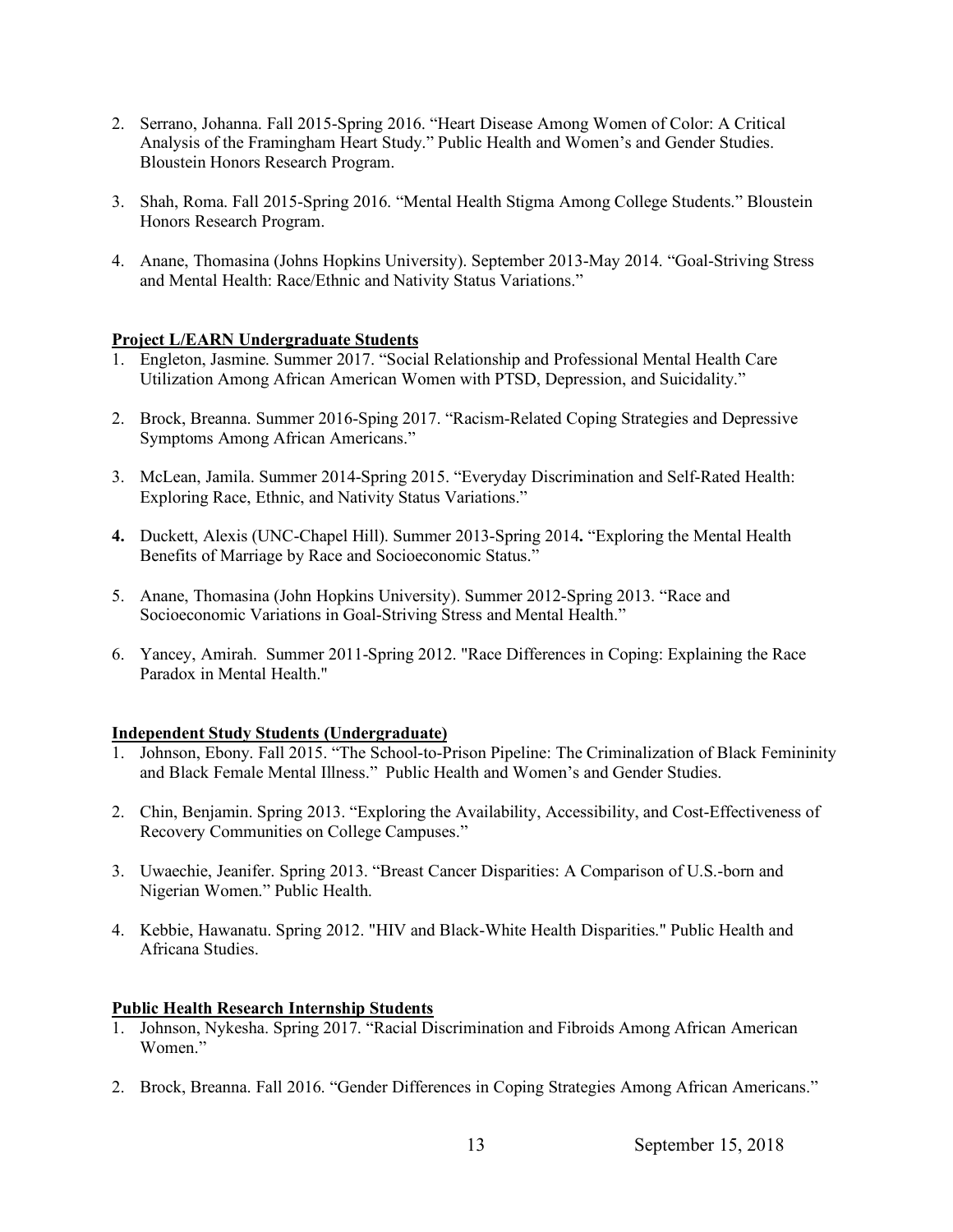- 3. Unachukwu, Ijeoma. Spring 2016. "Mental Health Stigma Among African American, Caribbean Black, and African-Born Undergraduate Students."
- 4. Maltese, Alexandra. Spring 2016. "Religiosity and Mental Health Stigma Among Young Adults."
- 5. Sintim, Prince. Spring 2014. "Physical Health Disparities Among the Black Population: African-Americans, Black Caribbeans, and the African-Born."
- 6. Waleed, Sabree. Fall 2013. "Black-White Differences in Mental Health Stigma."
- 7. Adegbola, Grace. Spring 2013. "Health Disparities Across the African Diaspora."
- 8. Alvarez, Janet. Spring 2013. "Comparison of Healthcare Outcomes in the United States, Canada, and Germany."

### **Research in Science and Engineering (RiSE) Students**

Clements, Crystal (Dartmouth College). Summer 2017. "Perceived Barriers to Family Formation Among Middle-Class African American Women."

### **Ronald E. McNair Postbaccalaureate Achievement Program Internships**

- 1. Le, Cindy. Spring-Summer 2016. "The Role of Cultural Competency in Addressing Mental Health Care Disparities Among Racial and Ethnic Minorities."
- 2. Adegbola, Grace. Summer 2013. "Health Disparities Across the African Diaspora."

### **Volunteer Research Assistants**

- 3. Ezenduka, Chiamaka. Fall 2016. "Mental Health Stigma Among Africans and African Americans."
- 4. Shah, Roma. Summer 2013-Spring 2014. "Effects of Religiosity on Mental Health Stigma."
- 5. Tapia, Emily. Fall 2013. "Exploring the Role of 'Culture' in Mental Health Outcomes and Clinical Processes."

# **SERVICE TO THE PROFESSION**

### *Editorial Boards*

Editorial Board Member, *Journal of Health and Social Behavior,* 2017-2020.

### *Grant Review*

- National Institute of Health Grant Review Study Section (Early Career Reviewer Program), Social Sciences and Population Studies, October 2016.
- Grant Reviewer, Collaborative Incentive Research Grant Program, The City University of New York (CUNY), July 2014.

# *Leadership in Professional Associations*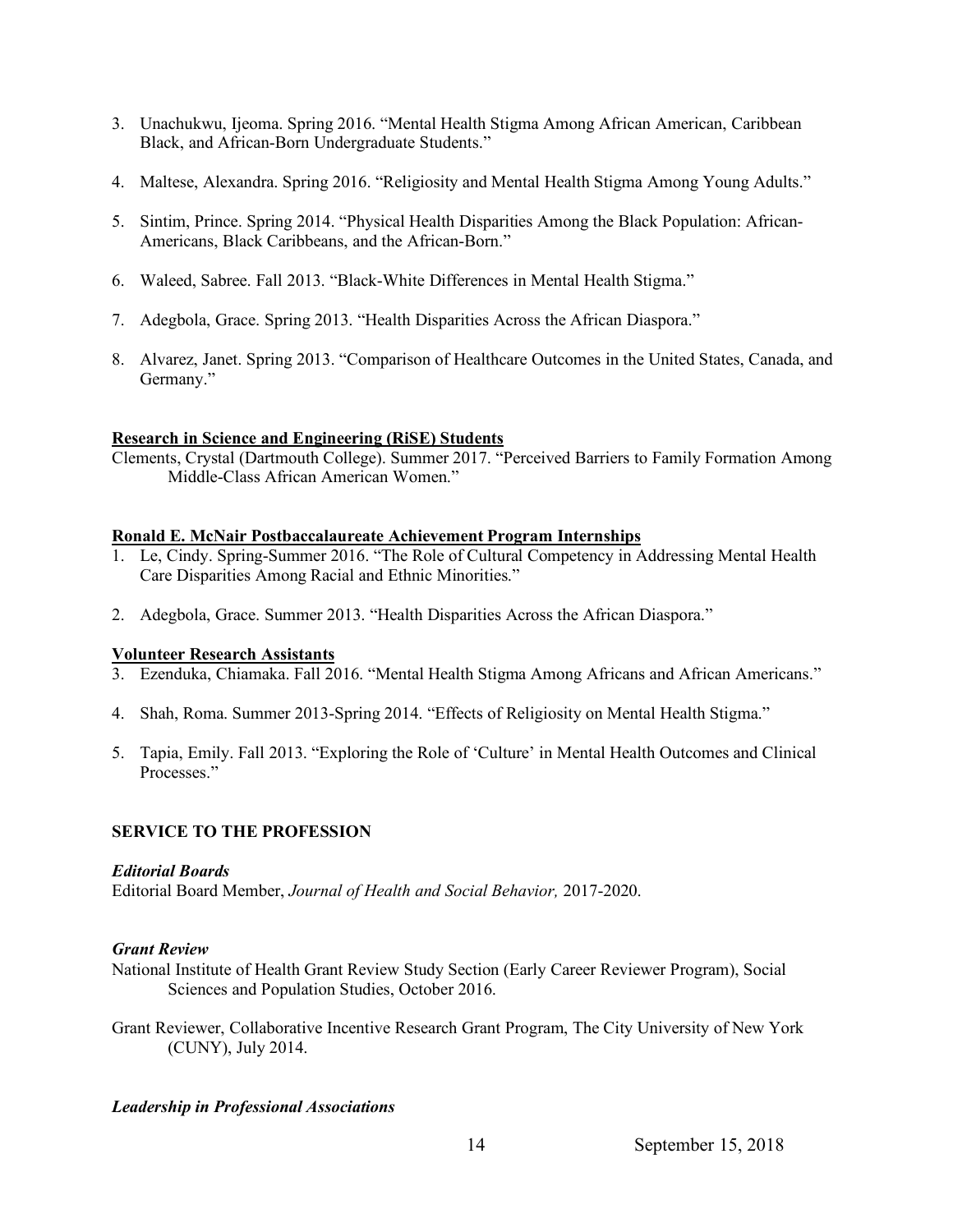- Committee Member, Roberta G. Simmons Dissertation Award Committee, American Sociological Association, Medical Sociology Section, 2017-present.
- Council Member-at-Large, Medical Sociology Section, American Sociological Association, 2012-2014.
- Nominations Committee, Sociology of the Family Section, American Sociological Association, 2012- 2013.
- Graduate Student Representative, American Sociological Association, Medical Sociology Section, January 2008-2010.

#### *Editorial Review*

Manuscript Reviewer, *American Journal of Sociology*; *American Sociological Review; Journal of Health and Social Behavior; Society & Mental Health; Journal of Marriage and Family, Journal of Family Issues*; *Social Science & Medicine; Youth & Society; Race and Social Problems; Social Psychology Quarterly*; *American Journal of Public Health*; *American Journal of Epidemiology; Journal of Gerontology: Social Sciences; Journal of Racial and Ethnic Health Disparities; Social Forces; Sociological Forum*; *Rutgers Journal of Sociology-; Sociological Perspectives; Sociological Spectrum; Sociology of Religion; Social Science Research; Journal of Men's Studies; International Journal of Health Policy and Management; Social Psychiatry and Psychiatric Epidemiology; International Journal of Psychology; Journal of Black Psychology; Social Theory and Health, Social Currents, Journal of Urban Health; Ethnicity and Health*

Book Manuscript Reviewer

- Rowman & Littlefield, 2017, 2016
- Wiley Press, 2016
- Routledge, 2015
- Policy Press, 2014
- Columbia University Press, 2013

### *Conference Reviewer/Organizer*

- Paper Session Co-Organizer. 2015. "Examining Marriage and Reproductive 'Choices' of Black Middle Class Women." Invited Panel Session, Annual Meeting of the Eastern Sociological Society, New York, NY.
- Roundtables Organizer, Sociology of Mental Health Section, American Sociological Association, 2012- 2013.

Roundtables Organizer, Medical Sociology Section, American Sociological Association, 2012-2013.

#### *Award Reviewer*

- Graduate Student Paper Award Committee, Society for Racial and Ethnic Minorities, American Sociological Association, 2015.
- Undergraduate Student Paper Award Committee, Society for Racial and Ethnic Minorities, American Sociological Association, 2014.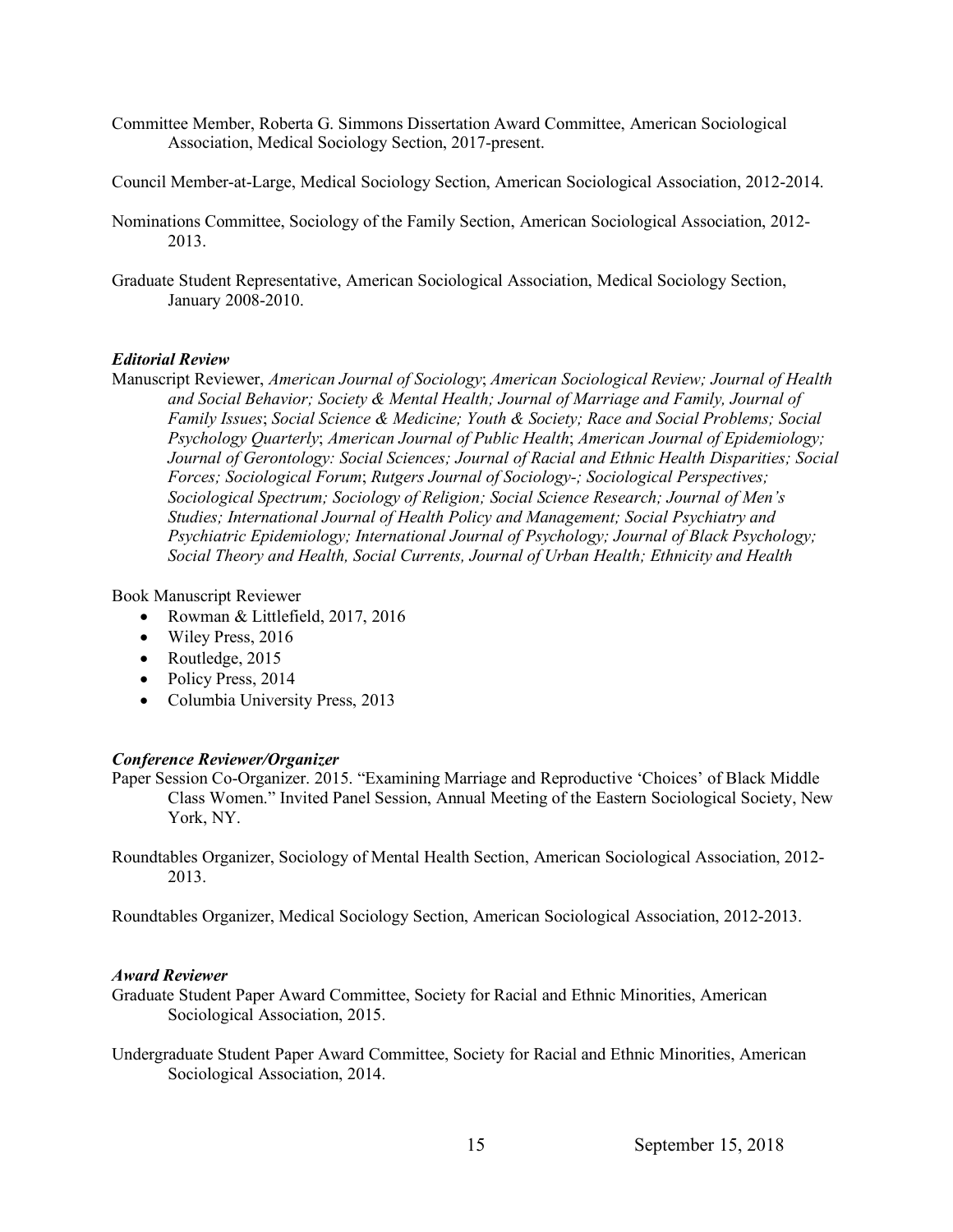Reviewer, 2013 Louise Johnson Award, Medical Sociology Section, American Sociological Association.

Nominations Committee, Sociology of the Family Section, American Sociological Association, 2012- 2013.

Judge, Mental Health Graduate Student Paper Committee, Society for the Study of Social Problems, 2012 Annual Meeting, Denver, CO.

# **SERVICE TO THE BLOUSTEIN SCHOOL**

- Pilot Program Participant, Course in Effective Teaching Practices, American College and University Educators (ACUE)
- Edward J. Bloustein Strategic Planning Committee for Research, Practice, and Service, Spring 2018-present
- Health Administration Faculty Search Committee, Fall 2017-present
- Selection Committee, Mary Ann Allard and Steven J. Allard Undergraduate Fellowship Program in Public Health, Fall 2017
- PhD Admissions Committee (Planning), Spring 2017.
- Lead Instructor Policy Committee, February 2017-present.
- Advisor to the Vice President of Public Policy, Rutgers Association of Policy and Planning Students (RAPPS), January 2017-present.
- Medical Humanities Curriculum Committee, Fall 2016.
- Bloustein Undergraduate Research Committee, Spring 2016-present.
- Work-Family Committee, Spring 2016-present.
- Faculty Advisor, Rutgers Pencils of Promise, Fall 2016-present.
- Member, Appointment Review Committee for Dr. Lacy, Spring 2016.
- MCRP/MCRS Admissions Committee (Planning), Spring 2014.
- Ralph W. Voorhees Public Service Fellowship Selection Committee, Spring 2014.
- MPP/MPAP Public Policy Admissions Committee, 2011-present.
- Public Health Curriculum Committee, Spring-Summer 2013.
- Faculty Search Committee, Planning/Urban Design search, Fall 2013-Spring 2014.
- Technical Reviewer, Climate Change and Public Health Working Group, Rutgers NJ Climate Adaptation Alliance.

# **UNIVERSITY SERVICE**

- Search Committee Member (senior faculty hire in health policy), Center for State Health Policy, Fall 2018-present
- Invited Guest Lecturer, Mandela Washington Fellowship Program for Young African Leaders, Rutgers University, Summer 2017.
- Invited Speaker, James Dickinson Carr Faculty Fireside Chat, April 2015.
- Faculty Review Committee, Educational Outreach Grants Program, Office of Student Access and Educational Equity, Rutgers University, Spring 2015-present.

# **MEDIA COVERAGE**

Springer, Kristen W. and Dawne M. Mouzon. 2011. "'Macho Men' and Preventive Healthcare: Implications for Older Men in Different Social Classes." *Journal of Health and Social Behavior.*